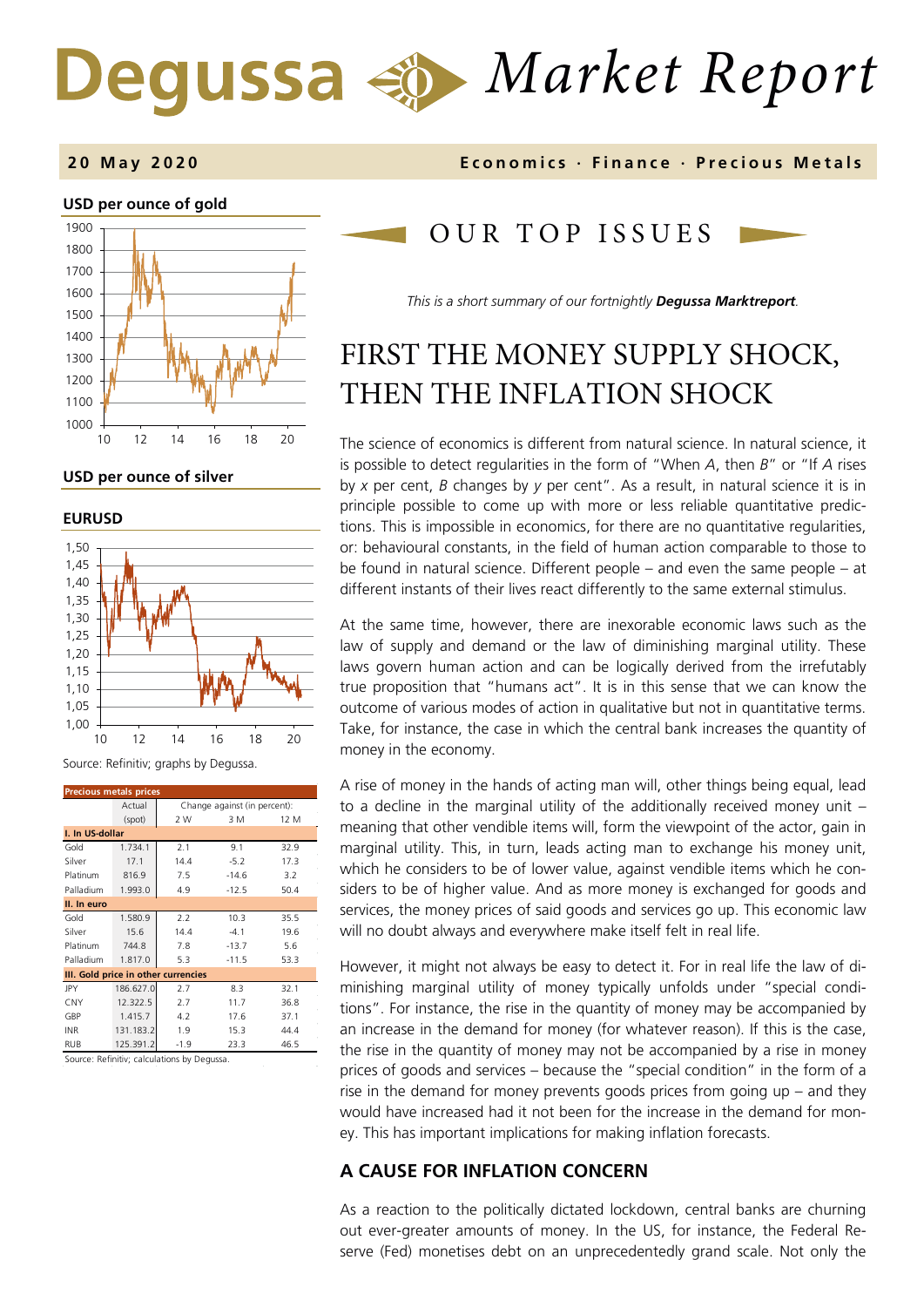#### **Precious metal prices (USD/oz) in the last 4 years**



monetary base is growing strongly, but also the monetary aggregates M1 and M2: In the middle of May 2020, M1 grew by 31.4% y/y, M2 22.3% y/y. To most people this looks inflationary. Mainstream economists, however, play down any inflation concern by saying that the "velocity of money" has declined, so the rise in the money supply will not make goods prices go up.



Source: Refinitiv, Fed St. Louis, calculation Degussa. Latest data point: 14 April 2020.

What they have in mind when arguing this way is the so-called "transaction equation":  $M * V = Y * P$ , whereas  $M =$  money stock,  $V =$  velocity of money, Y  $=$  production and  $P =$  price level. The velocity of money – the frequency with which a money unit is used to finance the nominal transaction volume – is there: *V* = *Y* \* *P* / *M*. It is obvious that *V* declines if *Y* drops and *M* rises and if *P* remains constant, falls or rises by less than *Y* declines and *M* rises. The important question is: What is the relation between *V* and *P*?



Source: Refinitiv, Fed St. Louis, calculation Degussa. (1) Nominal GDP divided by M2. <sup>(2)</sup> Series are indexed (Q1 1994 = 100).

In the US, for instance, the decline in the velocity of M2 since 1994 was accompanied by rising prices across the board (Fig. 2 a). The same holds true for the

Source: Refinitiv; graphs by Degussa.

15 16 17 18 19 20

(d) Palladium

15 16 17 18 19 20

600 700

450

850

1250

1650

2050

2450

2850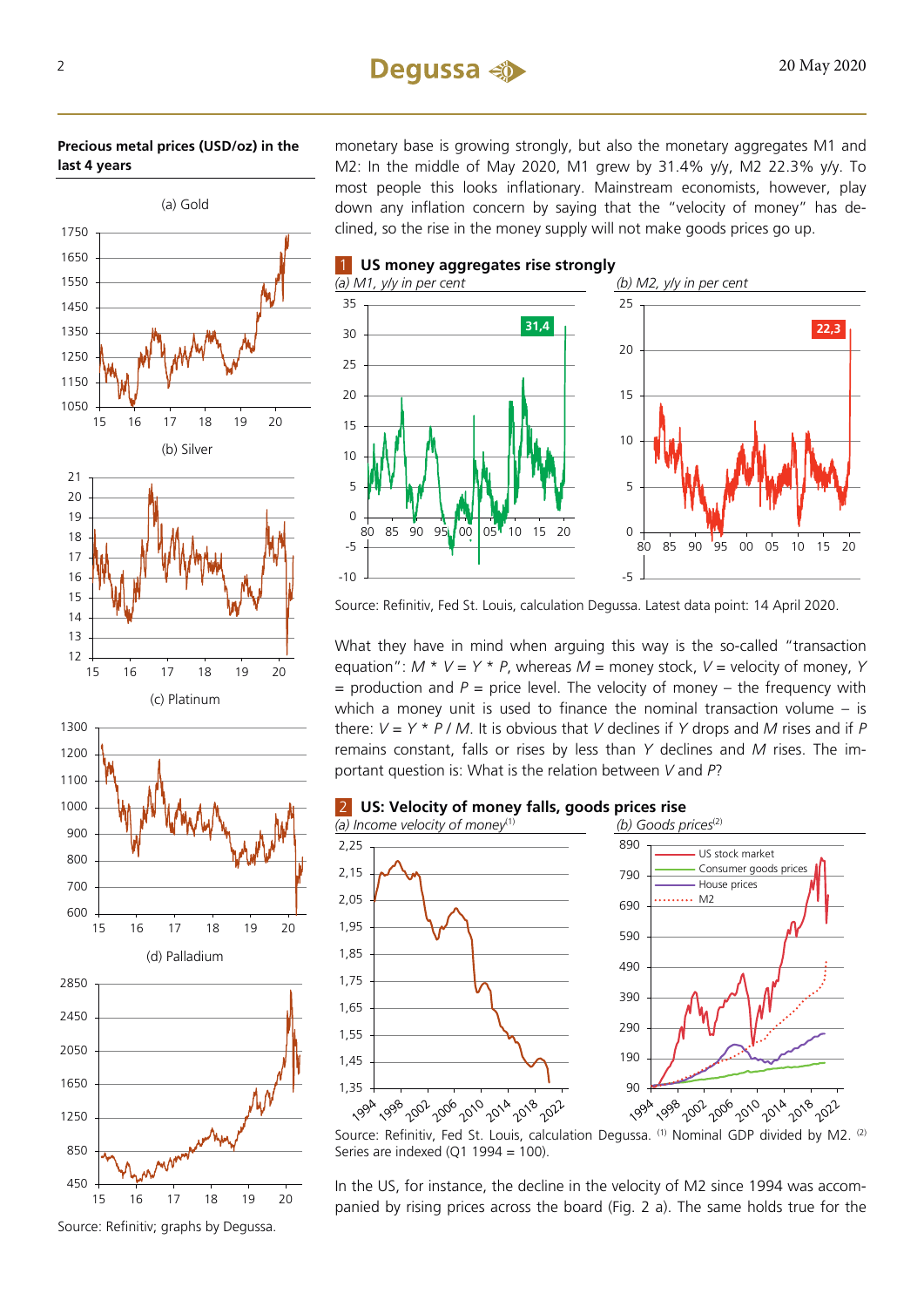#### **We raised our gold price "fair value" estimate to 2.040 USD/oz**

Strongly rising monetary aggregates in many economies around the world and exceptionally low interest rates push our "fair value" estimate for the price of gold to 2.040 USD/oz, up from 1.695 USD/oz previously – thereby suggesting an upward price potential for gold of currently around 18%. We note, however, that the standard error of this estimate is rather wide (with an upper level of 2.230 USD/oz and a lower level of 1.710 USD/oz).



*Gold price (USD/oz), actual and estimate* 

euro area (Fig. 3 a and b). The lesson to learn is that a declining velocity of money does not necessarily prevent goods prices from rising!



Source: Refinitiv, Fed St. Louis, calculation Degussa. (1) Nominal GDP divided by M3. (2) Series are indexed  $(Q1 1994 = 100)$ .

In view of the "lockdown"-driven economic collapse and central banks' monetisation schemes, it might be helpful to take a look at a simple numbers game to put things into perspective. Fig. 1 depicts real gross domestic product (GDP) falling by an assumed 10% in 2020 against last year. In 2021 it recovers 80% per cent of its previous loss. The money stock rises, say, 25% in 2020. Fig. 2 shows the corresponding "monetary overhang", defined as GDP minus the money stock. As we can see, the monetary overhang would go up significantly in 2020, coming down somewhat in 2021 as the economy recovers, but remains at an elevated level.

## **A SIMPLE EXERCISE**

If we assume that the monetary overhang is what drives the level of the money prices of goods (perhaps with a time lag), the purchasing power of money would be falling quite substantially: In this scenario it would have lost around 34 per cent after five years, implying an annual rise in money prices of vendible items of around 6.5 per cent p.a. – a number which, as should be noted, refers to the combined effect of rising consumer goods prices as well as rising asset prices such as the prices of, say, stocks, bonds, and real estate. In view of current circumstances, this appears to be a rather positive scenario – and people may be well advised to prepare for something worse than that.

The simple example indicates that much depends on the rise of the quantity of money relative to the decline in production: The higher this "gap" is, the higher the upward price pressure and the more severe the loss in purchasing power can be expected to be. Of course, the velocity of money plays an important role. While it is currently declining (as *Y* falls and *M* rises, and *P* has remained relatively stable), the question is: Will it remain that low, and will it force prices down? Or will it not fall enough to prevent prices from inflating?

These questions cannot be answered with scientific reliability. However, the chances seem to be relatively high that the latest increase in the quantity of money will ultimately push money prices higher, eroding the purchasing power of money. It is not that likely that the additionally created money stock will be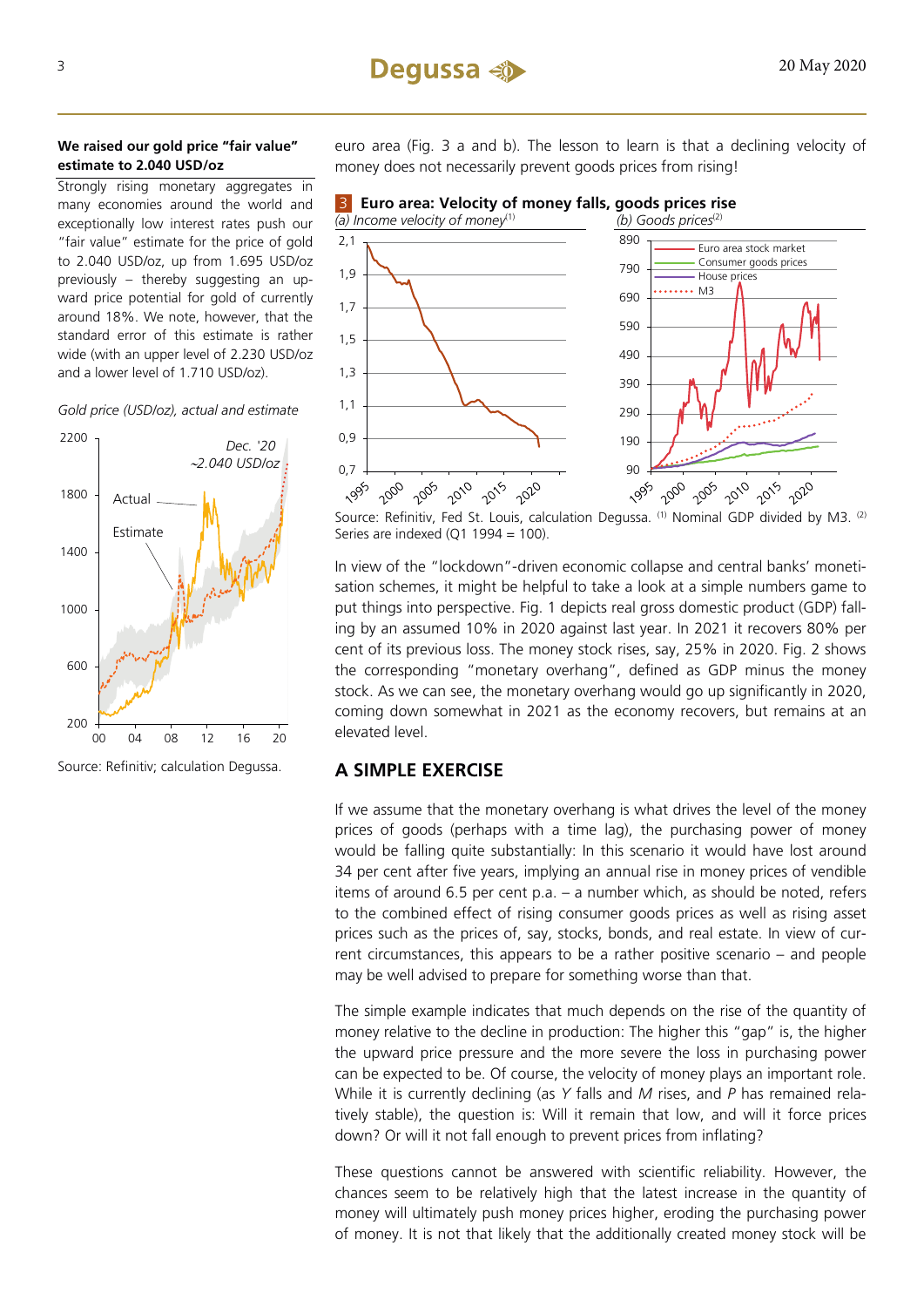matched by an equal increase in the demand for money – simply because incomes have fallen and interest rates are very low, and may even go further into negative territory in inflation-adjusted terms, all of which makes holding money less attractive.



Source: own calculations.

 $Y^*$  = Trend production,  $Y$  = actual production,  $M$  = money stock, and  $P$  = goods prices.

Y drops 10% in 2020, 80% of the income loss will be recovered in 2021. M rises by 25% in 2020.

Growth of Y\* is 2% p.a, and 4% p.a. for M.

Goods prices react with a time lag to the 'monetary overhang' M - Y.

<span id="page-3-0"></span>Finally, central banks' policies are meant to prevent the financial and economic system from collapsing; this goal has priority. So price inflation as a result of ramping up the quantity of money is to be considered "acceptable collateral damage". This is, in fact, the cold-hearted political strategy, which Ludwig von Mises (1881–1973) in January 1923 captured succinctly in the following words: "As serious an evil as inflation is, it is not considered the most serious. If it is a choice of protecting the homeland from enemies, feeding the starving and keeping the country from destruction, then let the currency go to rack and ruin."[1](#page-3-0)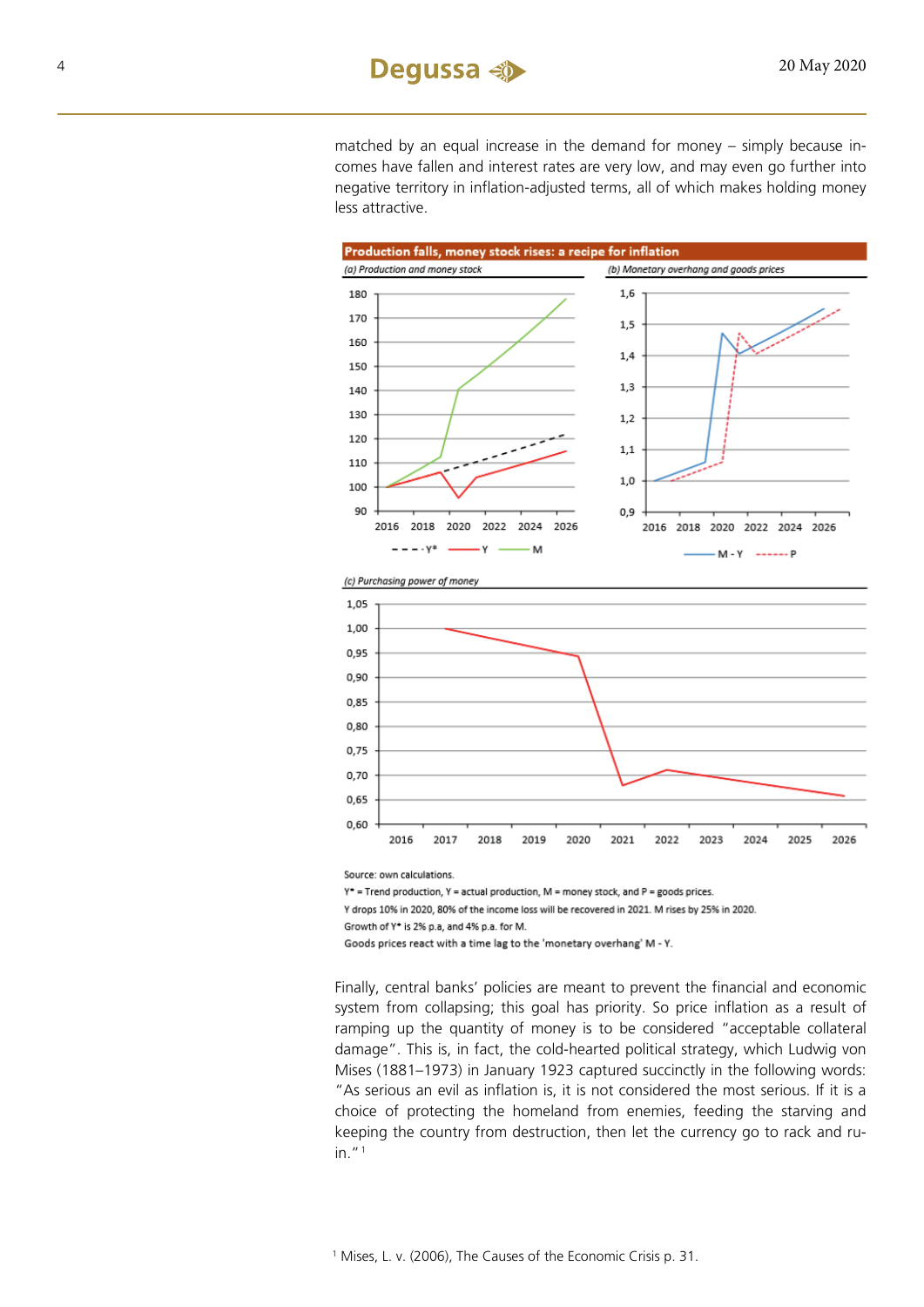# PRECIOUS METALS PRICES

**In US-Dollar per ounce**

|                                 | Gold       |        |          | <b>Silver</b> |            | Platinum | Palladium     |       |  |
|---------------------------------|------------|--------|----------|---------------|------------|----------|---------------|-------|--|
| I. Actual                       | 1733.7     |        | 17.1     |               | 816.9      |          | 1992.5        |       |  |
| II. Gliding averages            |            |        |          |               |            |          |               |       |  |
| 10 days                         |            | 1712.9 | 15.6     |               | 765.4      |          | 1829.5        |       |  |
| 20 days                         |            | 1709.7 | 15.4     |               | 763.9      |          | 1883.7        |       |  |
| 50 days                         |            | 1655.0 | 14.9     |               | 744.2      |          | 1986.7        |       |  |
| 100 days                        | 1619.5     |        | 16.3     |               | 853.2      |          | 2179.4        |       |  |
| 200 days                        | 1556.4     |        | 16.9     |               | 880.9      |          | 1944.5        |       |  |
| III. Estimates, end 2020<br>(1) | 2040<br>18 |        | 25<br>45 |               | 1256<br>54 |          | 1536<br>$-23$ |       |  |
| <b>Band width</b>               | Low        | High   | Low      | High          | Low        | High     | Low           | High  |  |
|                                 | 1710       | 2230   | 19.8     | 28.8          | 1020       | 1492     | 1300          | 1772  |  |
| (1)                             | $-1$       | 29     | 16       | 69            | 25         | 83       | $-35$         | $-11$ |  |
| V. Annual averages              |            |        |          |               |            |          |               |       |  |
| 2017                            | 1253       |        | 17.1     |               | 947        |          | 857           |       |  |
| 2018                            |            | 1268   | 15.8     |               | 880        |          | 1019          |       |  |
| 2019                            | 1382       |        | 16.1     |               | 862        |          | 1511          |       |  |

#### **In Euro per ounce**

|                                            | Gold<br><b>Silver</b>         |                    |                     |                    | Platinum          | Palladium          |                      |                             |
|--------------------------------------------|-------------------------------|--------------------|---------------------|--------------------|-------------------|--------------------|----------------------|-----------------------------|
| I. Actual                                  | 1581.1                        |                    | 15.6                |                    | 745.0             |                    | 1817.2               |                             |
| II. Gliding averages                       |                               |                    |                     |                    |                   |                    |                      |                             |
| 10 days                                    | 1581.4                        |                    | 14.4                |                    | 706.6             |                    | 1689.0               |                             |
| 20 days                                    | 1575.5                        |                    | 14.1                |                    | 703.9             |                    | 1735.6               |                             |
| 50 days                                    | 1518.6                        |                    | 13.6                |                    | 682.6             |                    | 1821.8               |                             |
| 100 days                                   | 1476.7                        |                    | 14.9                |                    | 777.2             |                    | 1986.0               |                             |
| 200 days                                   | 1413.4                        |                    | 15.4                |                    | 799.3             |                    | 1765.7               |                             |
| III. Estimates, end 2020<br>(1)            | 1940<br>23                    |                    | 24<br>52            |                    | 1190<br>60        |                    | 1460<br>$-20$        |                             |
| <b>Band width</b><br>(1)                   | Low<br>1620<br>$\overline{2}$ | High<br>2120<br>34 | Low<br>18.9<br>$21$ | High<br>27.4<br>76 | Low<br>970<br>30  | High<br>1410<br>89 | Low<br>1230<br>$-32$ | High<br>1680<br>$\text{-}8$ |
| V. Annual averages<br>2017<br>2018<br>2019 | 1116<br>1072<br>1235          |                    | 15<br>13<br>14      |                    | 844<br>743<br>770 |                    | 760<br>863<br>1350   |                             |

Source: Thomson Financial; calculations and estimates Degussa. Numbers are rounded.

(1) On the basis of actual prices.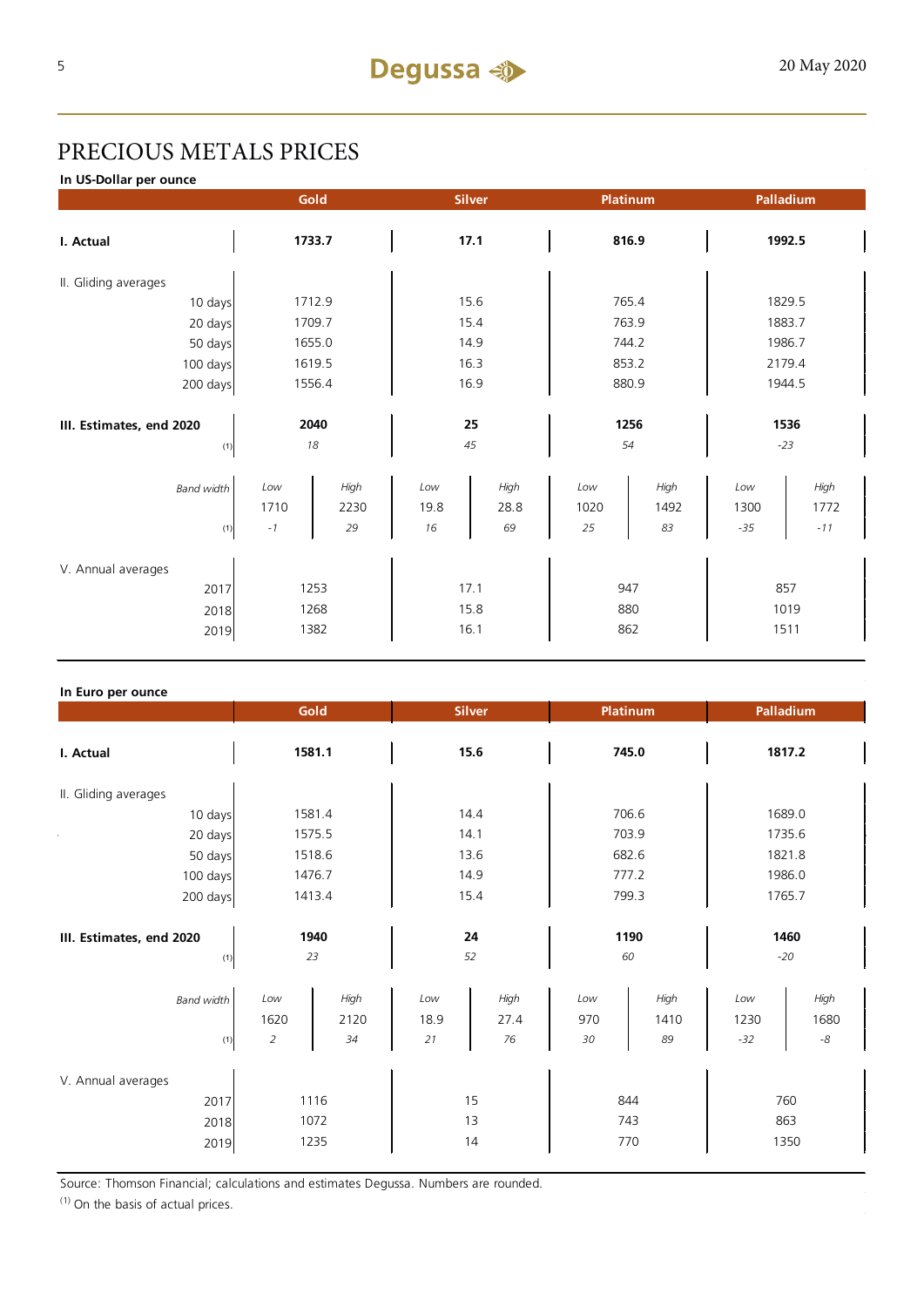# BITCOIN, PERFORMANCE OF VARIOUS ASSET CLASSES

## **Bitcoin in US dollars**



Source: Refinitiv; graph by Degussa.

### **Performance of stocks, commodities, FX and bonds**

(a) In national currencies (b) In euro



|                             | $-60 - 40 - 20$<br>-80 |         | 0 | 20   | 40   | 60 |
|-----------------------------|------------------------|---------|---|------|------|----|
| S&P 500                     |                        | $-6,3$  |   |      |      |    |
| Nasdag                      |                        |         |   | 5,2  |      |    |
| Euro STOXX 50               | $-16,3$                |         |   |      |      |    |
| <b>FTSE 100</b>             | $-25,7$                |         |   |      |      |    |
| <b>DAX</b>                  | $-16,8$                |         |   |      |      |    |
| Swiss MI                    |                        | $-6,3$  |   |      |      |    |
| Nikkei                      |                        | $-10,4$ |   |      |      |    |
| Hang Seng                   | $-13,1$                |         |   |      |      |    |
| Bovesp68,8                  |                        |         |   |      |      |    |
| Russia                      | $-25,3$                |         |   |      |      |    |
| CRB Index                   | $-28,2$                |         |   |      |      |    |
| Gold                        |                        |         |   |      | 16,7 |    |
| Silver                      |                        | $-2,0$  |   |      |      |    |
| Crude oil                   | $-35,8$                |         |   |      |      |    |
| <b>EURUSD</b>               |                        | $-2,3$  |   |      |      |    |
| <b>EURJPY</b>               |                        | $-3,4$  |   |      |      |    |
| <b>EURGBP</b>               |                        |         |   | 5,8  |      |    |
| <b>EURCHF</b>               |                        | $-2,0$  |   |      |      |    |
| <b>USDCAD</b>               |                        |         |   | 7,3  |      |    |
| <b>USDGBP</b>               |                        | $-7,7$  |   |      |      |    |
| <b>USDJPY</b>               |                        | $-1,1$  |   |      |      |    |
| US gov't bond 7 - 10 yrs    |                        |         |   | 12,9 |      |    |
| US gov't bond 1 - 3 yrs     |                        |         |   | 5,3  |      |    |
| Euro gov't bond 7 - 10 yrs  |                        |         |   | 1,6  |      |    |
| Euro gov't bond 1 - 3 yrs   |                        | 0,0     |   |      |      |    |
| UK gov't bond 7 - 10 yrs    |                        | $-2,4$  |   |      |      |    |
| UK gov't bond 1 - 3 yrs     |                        | $-5,0$  |   |      |      |    |
| Japan gov't bond 7 - 10 yrs |                        |         |   | 1,2  |      |    |
| Japan gov't bond 1 - 3 yrs  |                        |         |   | 1,1  |      |    |

Source: Refinitiv; calculations by Degussa.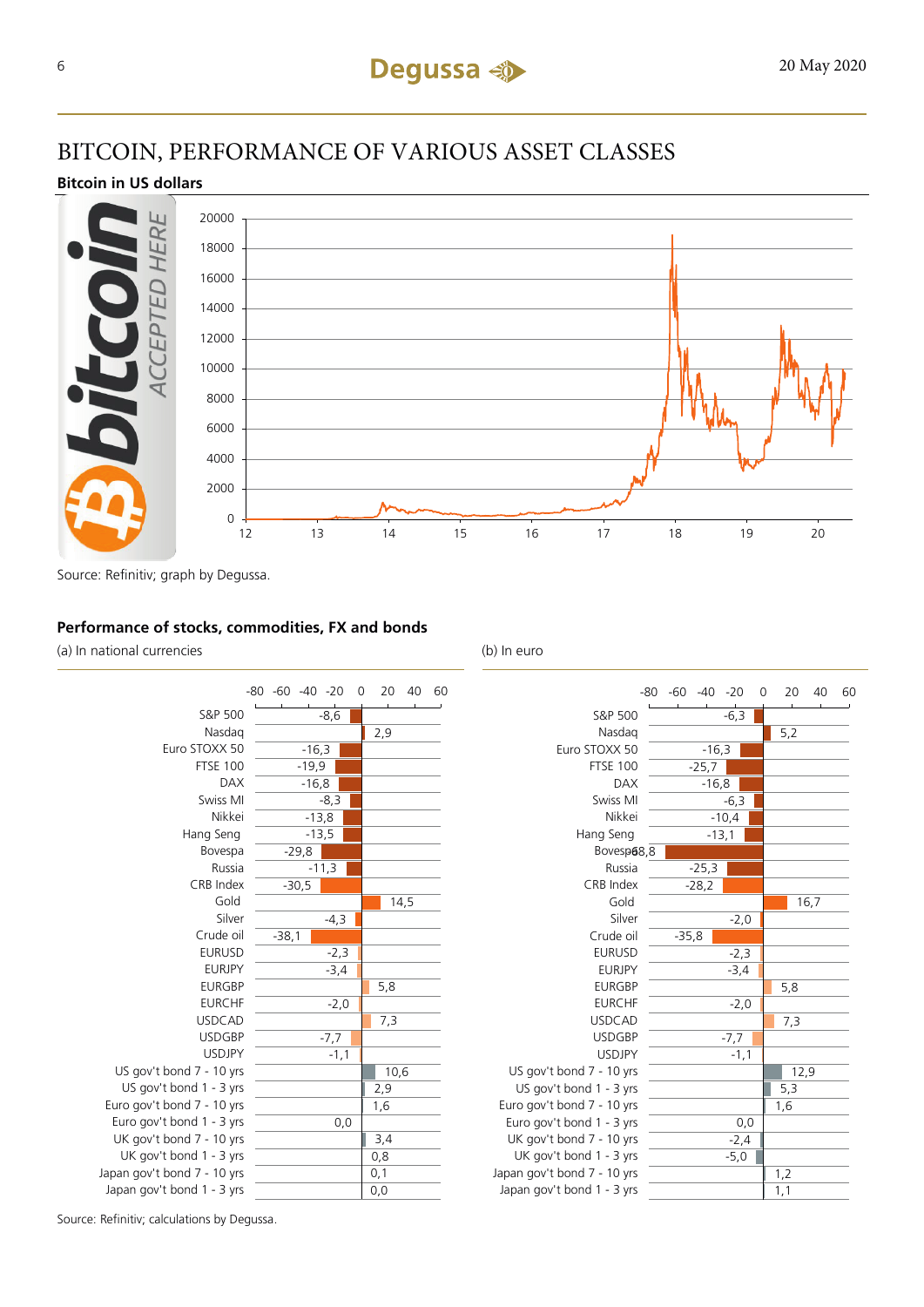## **Articles in earlier issues of the** *Degussa Market Report*

| <b>Issue</b>      | Content                                                                                              |
|-------------------|------------------------------------------------------------------------------------------------------|
| 20 May 2020       | First the Money Supply Shock, Then the Inflation Shock                                               |
| 7 May 2020        | Be Aware of What Inflation Really Is                                                                 |
| 23 April 2020     | The Undesirable Effects of the Corona-Virus Relief Package                                           |
| 9 April 2020      | The Boom And Bust Theory That Does Not Crash                                                         |
| 26 March 2020     | With Mega Bail Outs, Governments Are The Big Winners                                                 |
| 12 March 2020     | The Truth About Money - Past, Present, Future                                                        |
| 27 February 2020  | Inflation Policy And Its Supporters                                                                  |
| 13 February 2020  | Gold-ETFs Versus Physical Gold: Difference Matters                                                   |
| 30 January 2020   | Do Not Think The Era Of Boom And Bust Has Ended                                                      |
| 23 January 2020   | Bull Markets, No Bubble Markets: Gold And Silver In 2020                                             |
| 19 December 2019  | The Inflation Sham                                                                                   |
| 5 December 2019   | Why the Feared Crash Keeps Us Waiting                                                                |
| 21 November 2019  | Asset Price Inflation and the Price of Gold                                                          |
| 7 November 2019   | ETFs Drive Gold Demand                                                                               |
| 24 October 2019   | The Inflationary Supply Of Unbacked US Dollars And The Price Of Gold                                 |
| 10 October 2019   | Let's Get Physical With Gold And Silver                                                              |
| 26 September 2019 | The US Dollar Beast                                                                                  |
| 12 September 2019 | The Inflationary Tide That Lifts all Boats but One                                                   |
| 29 August 2019    | The Disaster of Negative Interest Rate Policy                                                        |
| 15 August 2019    | The Gold Bull Market Is Back                                                                         |
| 1 August 2019     | Gold And Silver Prices - Get Going!                                                                  |
| 19 July 2019      | Facebook's Fake Money                                                                                |
| 4 July 2019       | It Looks Like A Gold Bull Market, It Feels Like A Gold Bull Market - Maybe It Is A Gold Bull Market? |
| 19 June 2019      | Good Money, Bad Money - And How Bitcoin Fits In                                                      |
| 6 June 2019       | Gold Outshines The US Dollar                                                                         |
| 23 May 2019       | The Boom That Will Have It Coming                                                                    |
| 9 May 2019        | The Crusade Against Risk                                                                             |
| 25 April 2019     | A Sound Investment Rationale for Gold                                                                |
| 11 April 2019     | Be Prepared For All Possibilities. The Case For Gold                                                 |
| 28 March 2019     | Sword of Damocles Over Asset Prices                                                                  |
| 14 March 2019     | The Big Central Banks Increase the Case for Gold                                                     |
| 28 February 2019  | The Fed Takes Full Control of the Bond Market - And Raises The Value of Gold                         |
| 14 February 2019  | Everything You Always Wanted to Know About Karl Marx and Central Banking (*But Were Afraid To Ask)   |
| 1 February 2019   | Pay Attention, Gold Investor: 'This Time is not Different'                                           |
| 17 January 2019   | US Interest Rate Down, Price of Gold up                                                              |
| 20 December 2018  | Gold Money in a Digitalised World Economy                                                            |
| 10 December 2018  | The Fed Supports Gold                                                                                |
| 23 November 2018  | The Fed Is Not Our Saviour                                                                           |
| 9 November 2018   | The Missing Fear - And The Case For Gold                                                             |
|                   |                                                                                                      |

The Degussa Marktreport (German) and the Degussa Market Report (English) are available at: **www.degussa-goldhandel.de/marktreport**